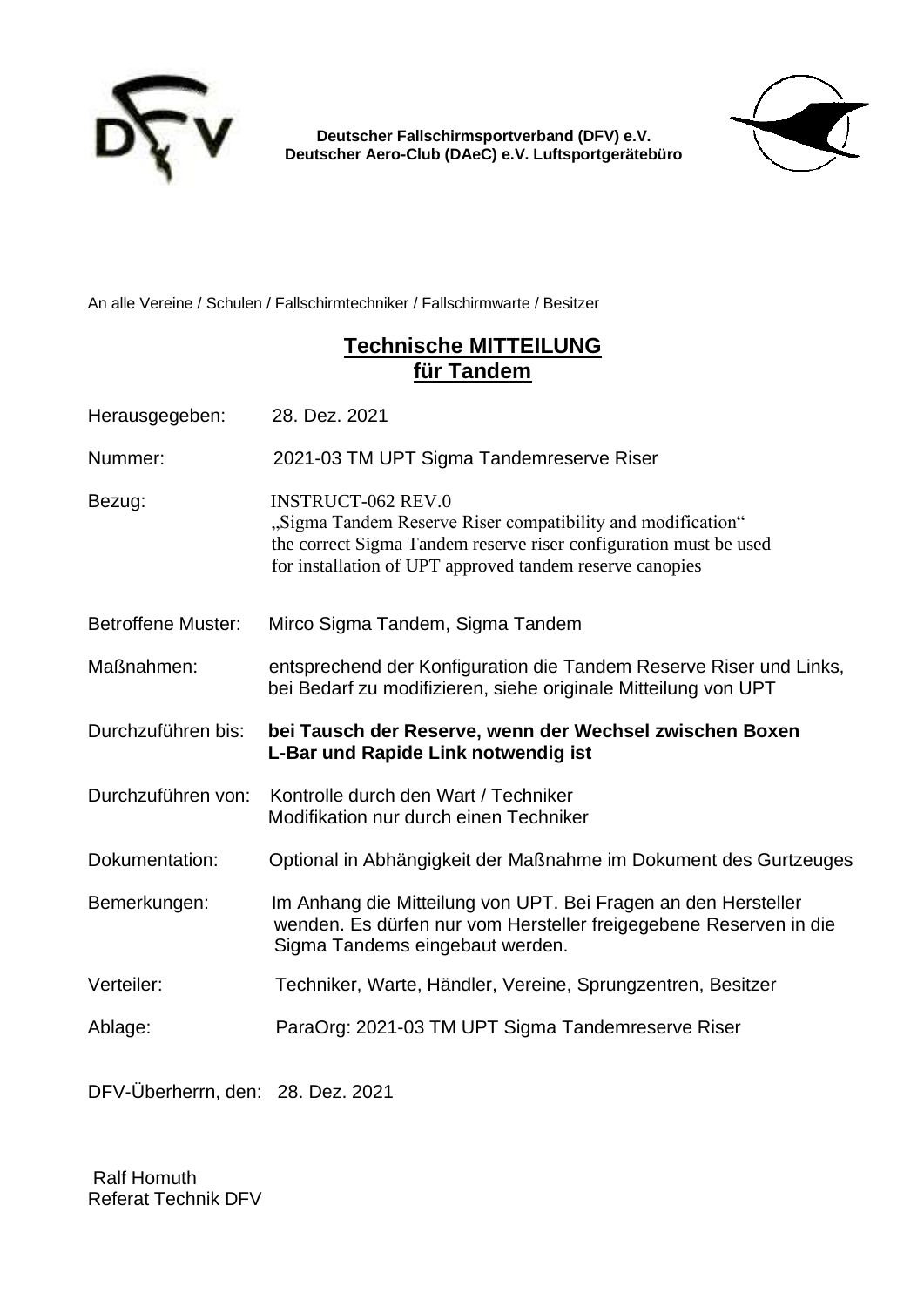

1645 LEXINGTON AVENUE ♦ DELAND FL 32724-2106 ♦ TELEPHONE +1 386 736 7589 ♦ Fax +1 386 734 7537 WWW.UDTVECTOR.COM

#### **Sigma Tandem Reserve Riser compatibility and modification**

To ensure proper compatibility, the correct Sigma Tandem reserve riser configuration must be used for installation of UPT approved tandem reserve canopies

A certified FAA Master Parachute Rigger (or foreign equivalent) is approved by UPT to perform a change of configuration, following instructions outlined in this document.

Each instruction is for a single reserve riser of 4 total. Contrasting stitch color is used for illustration purpose throughout.

#### **Content:**

Page 2: Overview of tandem reserve riser configurations with link types

- Page 3: Change from original L-bar link to Rapide link
- Page 5: Change from Rapide link to boxed L-Bar link
- Page 8: Change from boxed L-bar link to Rapide link

#### **Tools/materials required:**

Pencil or chalk Seam ripper and/or needle nose pliers **Scissors** 2½" Type 12 tape x 4 (Change from Rapide link to boxed L-bar configuration only) Harness machine (Change from Rapide link to boxed L-bar configuration only)

### Rigging DEPARTMENT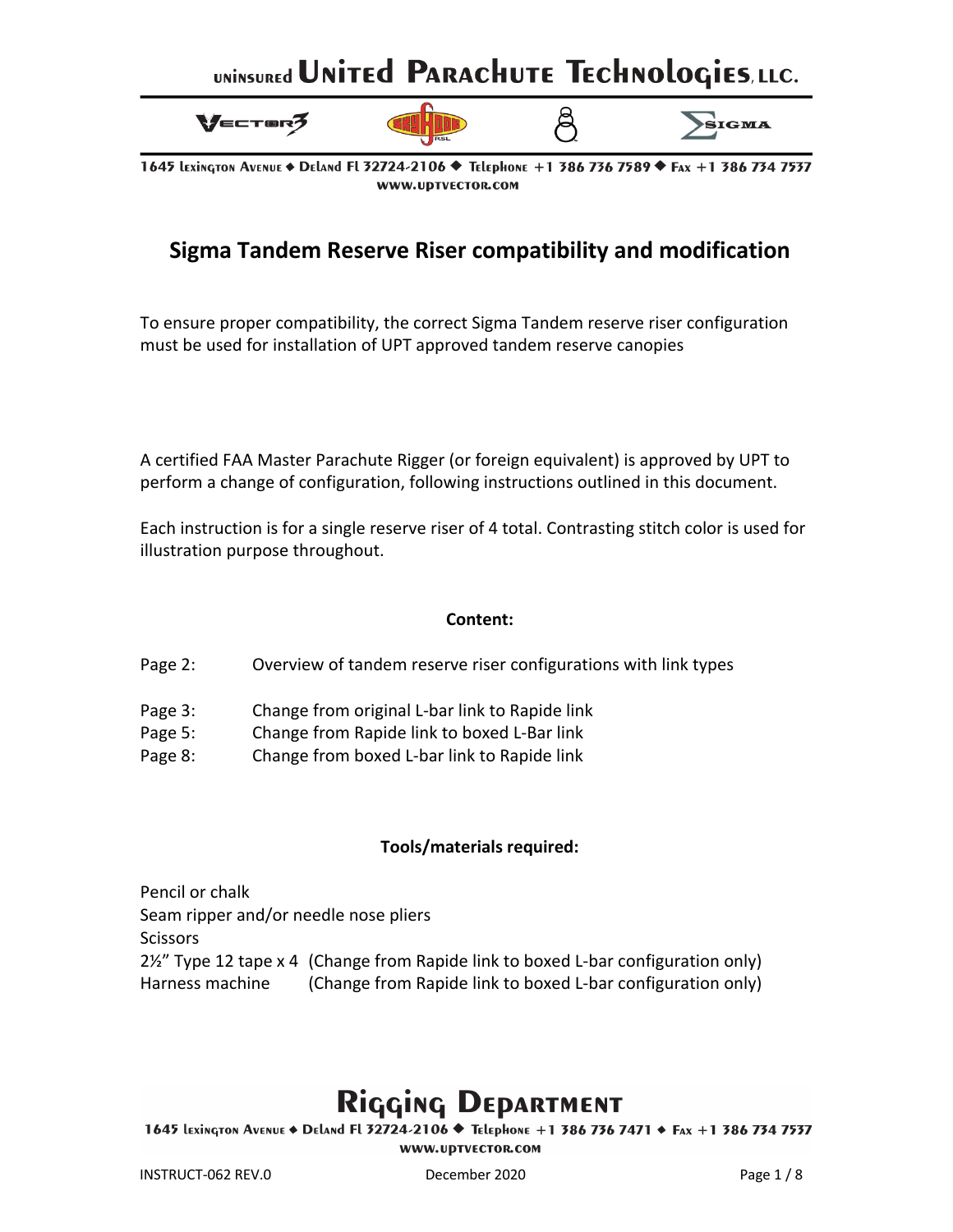

1645 Lexington Avenue ♦ Deland Fl 32724-2106 ♦ Telephone +1 386 736 7589 ♦ Fax +1 386 734 7537 WWW.UDTVECTOR.COM

**Reserve riser configurations**

**Original L-bar**

*4-point with combined ¾ box pattern* 

*Only for L-bar and VR360 (VTC-xxxR) Tandem Reserve Canopy*



**Rapide link**

*4-point pattern* 

*Only for #6 Rapide link and SR-340 / SR-370 Tandem Reserve Canopies*



**Boxed L-bar**

*4-point with separate box pattern* 

*Only for L-bar and VR360 (VTC-xxxR) Tandem Reserve Canopy*



## Rigging DEPARTMENT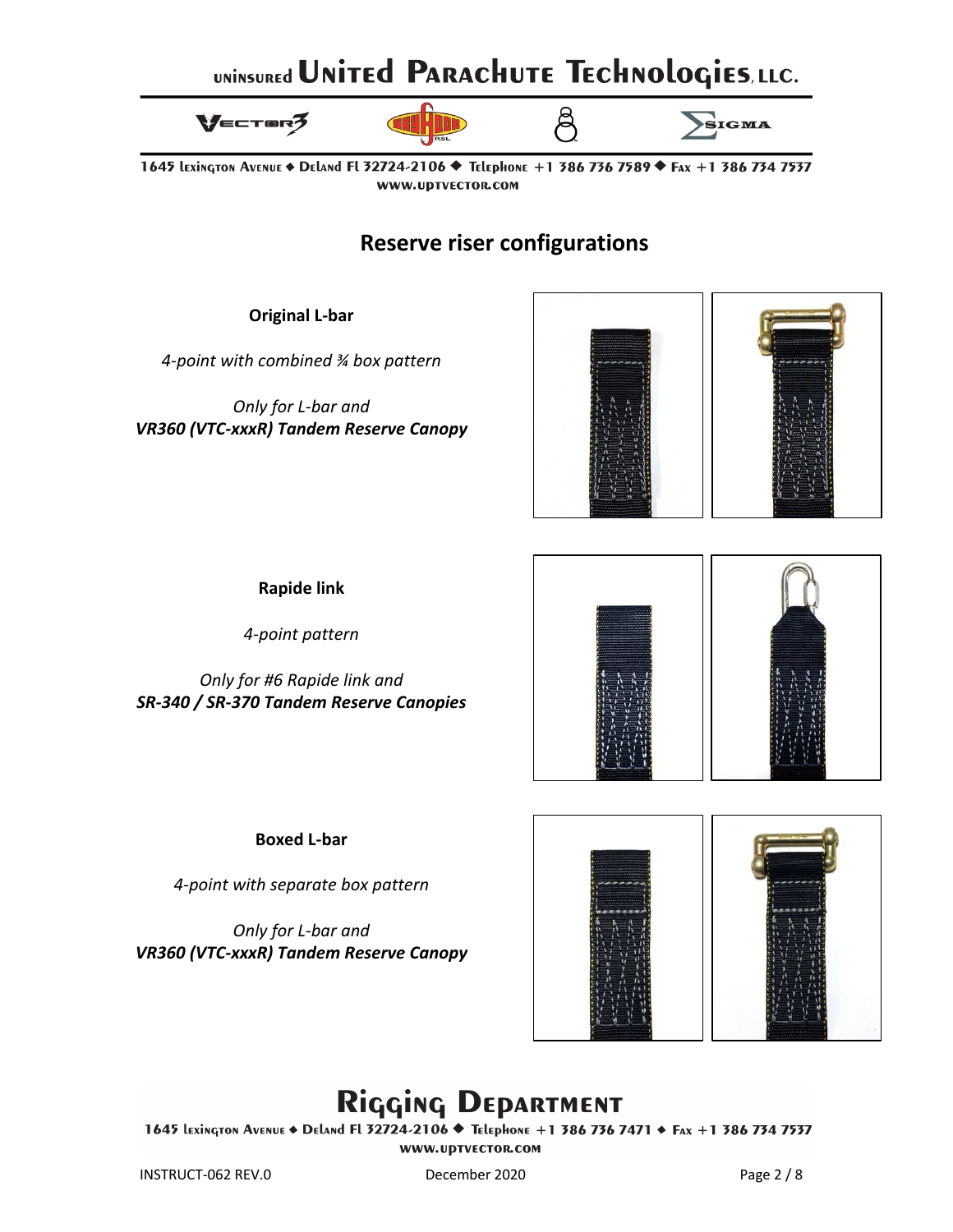



1645 LEXINGTON AVENUE ♦ DELAND FL 32724-2106 ♦ TELEPHONE +1 386 736 7589 ♦ Fax +1 386 734 7537 WWW.UDTVECTOR.COM

#### **Change from original L-bar to Rapide link**

Draw a line across reserve riser, ⅛" above the 4-point pattern

Identify the top part of the ¾ box above the line to be unpicked and removed (marked in red)



Unpick the ¾ box stitching, with caution not to damage or pull out any part of the webbing

*Starting at the top center is helpful for capturing an initial stitch, especially on matching thread and webbing colors* 



Trim threads at the drawn line and clean up both sides of reserve riser

**Verify that no webbing is damaged and the 4-point is intact**



## Rigging DEPARTMENT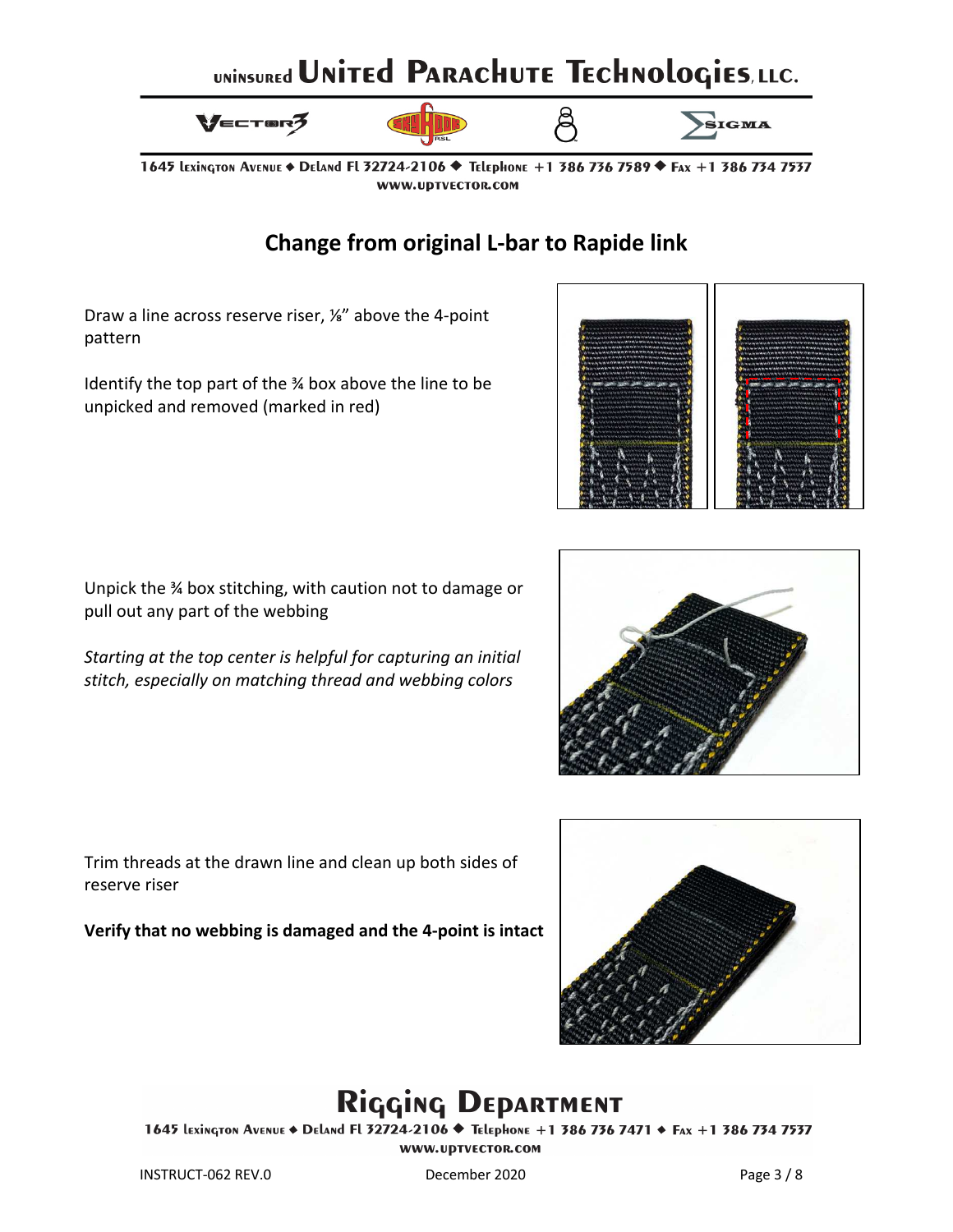

1645 Lexington Avenue ♦ Deland Fl 32724-2106 ♦ Telephone +1 386 736 7589 ♦ Fax +1 386 734 7537 WWW.UDTVECTOR.COM

Remove and discard T12 buffer

Remove any glue residue remaining inside riser



Fold in sides of reserve riser end to allow installation of #6 Rapide link



### Rigging DEPARTMENT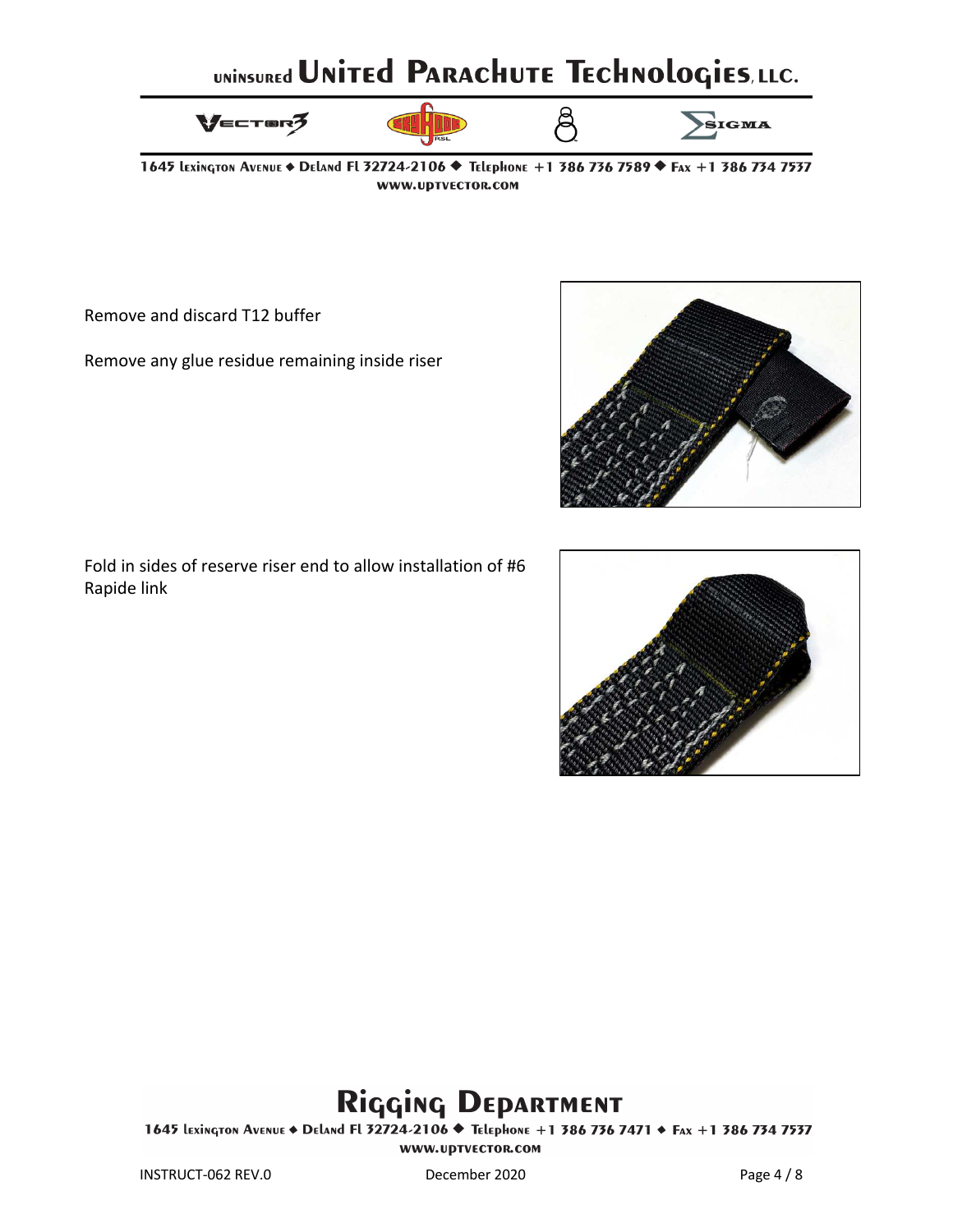



1645 Lexington Avenue ♦ Deland Fl 32724-2106 ♦ Telephone +1 386 736 7589 ♦ Fax +1 386 734 7537 WWW.UDTVECTOR.COM

#### **Change from Rapide link to boxed L-bar**

Cut Type 12 tape buffer, 2½" long

Fold the buffer in half to a tear drop shape, lining up raw edges



Draw 2 lines across reserve riser;

- 1" from riser end
- ⅛" above 4-point pattern

Insert Type 12 buffer into reserve riser, and secure in place fully up against riser end using hot glue/tape



## Rigging DEPARTMENT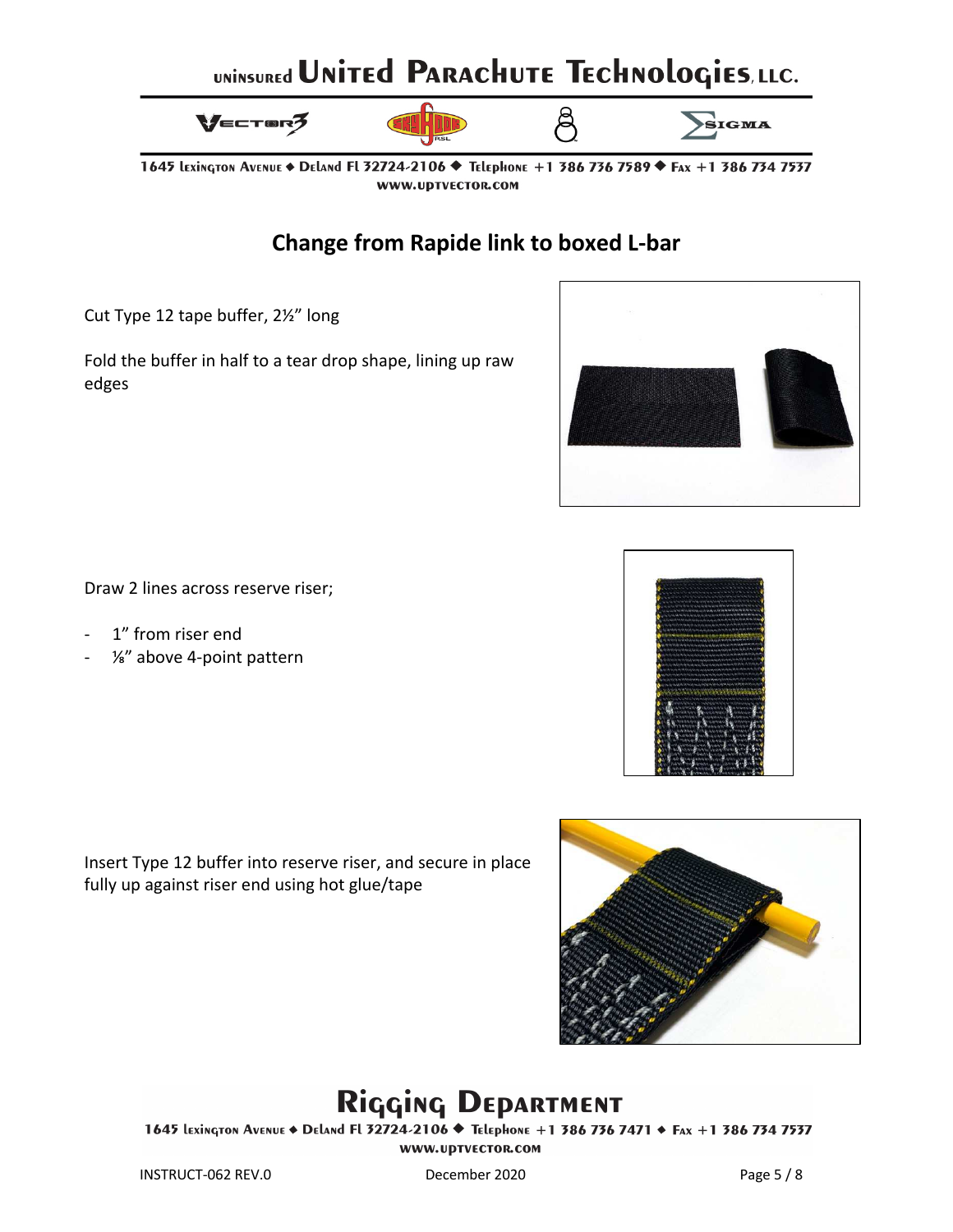

1645 Lexington Avenue ♦ Deland Fl 32724-2106 ♦ Telephone +1 386 736 7589 ♦ Fax +1 386 734 7537 WWW.UDTVECTOR.COM

A separate box stitch is sewn onto reserve riser end following the drawn lines, as indicated in red

#### **The box stitch must be sewn with Nylon 5-cord thread**

Start on the drawn line ⅛" above, and clear of, 4-point stitch pattern

Ensure that Type 12 buffer is captured by top part of box stitch

Complete box stitch by overstitching onto the first stitch row

![](_page_6_Picture_8.jpeg)

# Rigging DEPARTMENT

![](_page_6_Picture_14.jpeg)

![](_page_6_Picture_15.jpeg)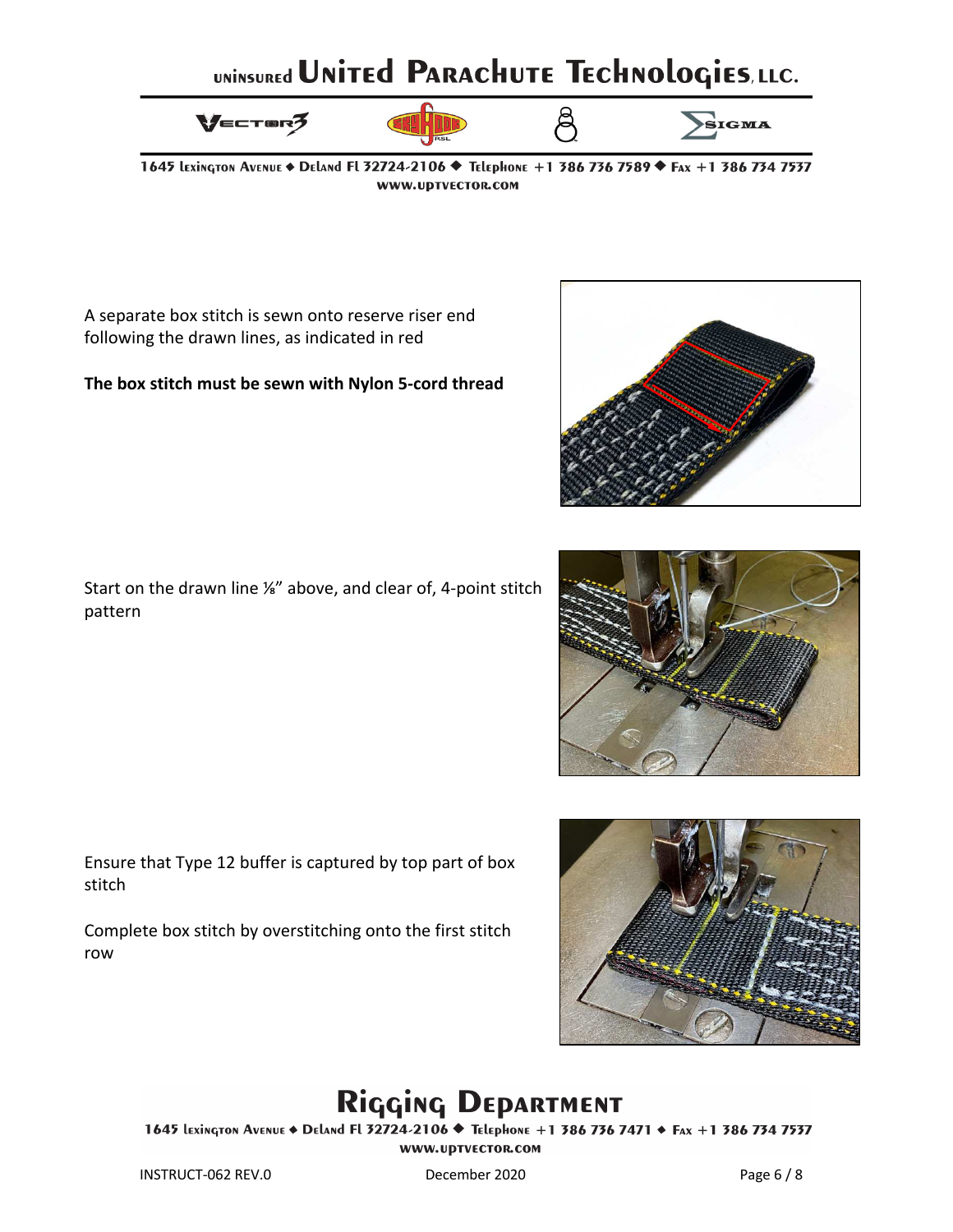![](_page_7_Figure_0.jpeg)

![](_page_7_Figure_1.jpeg)

1645 Lexington Avenue ♦ Deland Fl 32724-2106 ♦ Telephone +1 386 736 7589 ♦ Fax +1 386 734 7537 WWW.UDTVECTOR.COM

Example of 4-point and finished separate box stitch

![](_page_7_Picture_4.jpeg)

Open buffer to insert and attach L-bar onto riser

![](_page_7_Picture_6.jpeg)

### Rigging DEPARTMENT